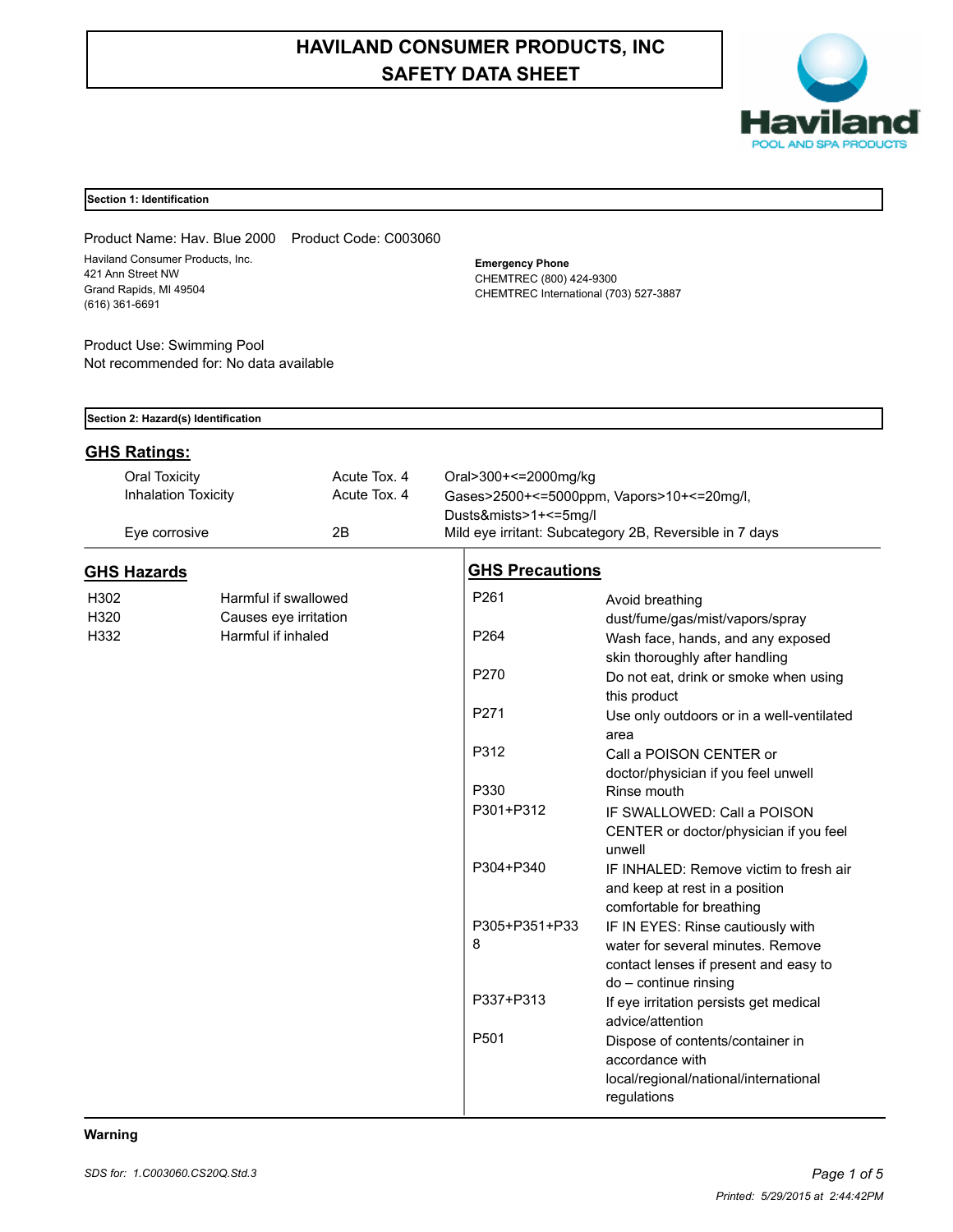

| Section 3: Composition/Information on Ingredients |                             |                              |                              |  |
|---------------------------------------------------|-----------------------------|------------------------------|------------------------------|--|
| Chemical Name / CAS No.                           | <b>OSHA Exposure Limits</b> | <b>ACGIH Exposure Limits</b> | <b>Other Exposure Limits</b> |  |
| Proprietary<br>80 to 90%                          |                             |                              |                              |  |

### **Section 4: First-aid Measures**

#### **Inhalation**

Rescuers should put on appropriate protective gear. Remove from area of exposure to fresh air. If not breathing, give artificial respiration. If breathing is difficult, give oxygen. Keep victim warm. Get medical attention if adverse health effects persist or are severe. To prevent aspiration, keep head below knees.

#### **Eye Contact**

Immediately flush eyes with water. Flush eyes with water for a minimum of 15 minutes, occasionally lifting and lowering upper lids. Get medical attention if irritation persists.

#### **Skin Contact**

Remove contaminated clothing. Flush contaminated skin with plenty of water. Get medical attention if symptoms occur. Wash clothing separately and clean shoes before reuse .

#### **Ingestion**

If swallowed, do NOT induce vomiting. Give victim a glass of water. Call a physician or poison control center immediately. Never give anything by mouth to an unconscious person.

| Section<br><b>Example 3-fighting Measures</b><br>. Firo<br> |     |
|-------------------------------------------------------------|-----|
| LEL:                                                        | UEL |

# **Extinguishing Media**

Use an extinguishing agent suitable for the surrounding fire.

#### **Specific Hazards Arising from the Chemical**

In a fire or if heated, a pressure increase will occur and the container may burst. Fire water contaminated with this material must be contained and prevented from

#### **Special Protective Equipment and Precautions for Firefighters**

**Special Information**: As in any fire, wear self-contained breathing apparatus pressure-demand (MSHA/NIOSH approved or equivalent) and full protective gear.

### **Section 6: Accidental Release Measures**

#### **Spill and Leak Procedures**

Put on appropriate personal protective equipment. Stop leak if without risk. Move containers from spill area. Dilute with water and mop up if water-soluble. Alterna

#### **Section 7: Handling and Storage**

**Handling Procedures**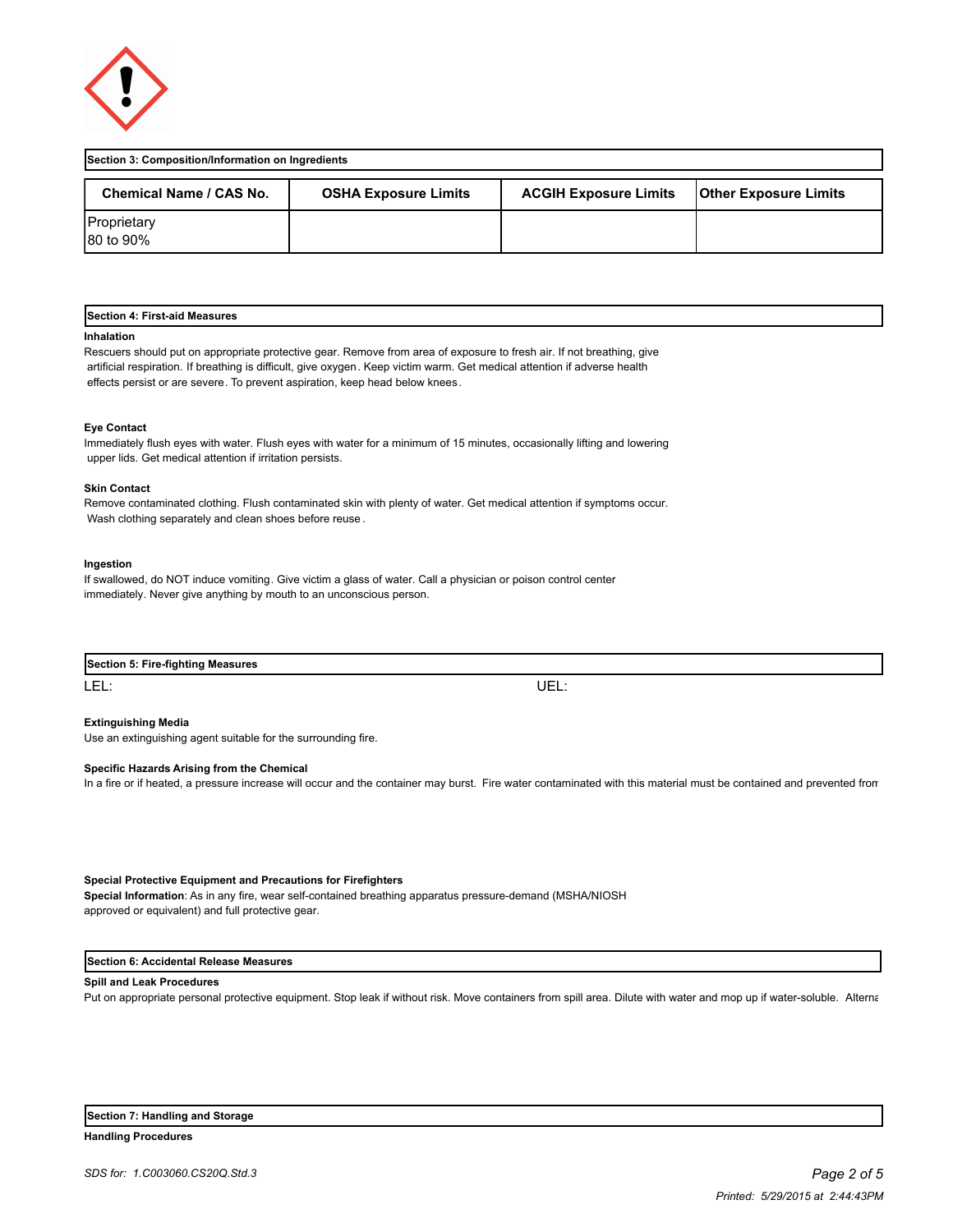Use with adequate ventilation. Avoid breathing dusts, mists, and vapors. Do not get in eyes, on skin, or on clothing. Wear eye protection and protective clothing. Wash thoroughly after handling.

#### **Storage Requirements**

Store in original container protected from direct sunlight in a dry, cool and well-ventilated area food and drink . Keep container tightly closed and sealed until ready for use.

| Section 8: Exposure Control/Personal Protection |                             |                              |                              |  |
|-------------------------------------------------|-----------------------------|------------------------------|------------------------------|--|
| Chemical Name / CAS No.                         | <b>OSHA Exposure Limits</b> | <b>ACGIH Exposure Limits</b> | <b>Other Exposure Limits</b> |  |
| Proprietary                                     |                             |                              |                              |  |

**ENGINEERING CONTROLS:** Use only with adequate ventilation. Use process enclosures, local exhaust ventilation or other engineering controls to keep worker exposure to airborne contaminants below any recommended or statutory limits.

**RESPIRATORY PROTECTION:** A respiratory protection program that meets OSHA 1910.134 and ANSI Z88.2 requirements must be followed whenever workplace conditions warrant the use of a respirator.

**SKIN PROTECTION:** Wear impervious protective gloves. Wear protective gear as needed - apron, suit, boots.

**EYE PROTECTION:** Wear safety glasses with side shields (or goggles) and a face shield .

**OTHER PROTECTIVE EQUIPMENT**: Facilities storing or utilizing this material should be equipped with an eyewash facility and a safety shower.

**HYGENIC PRACTICES:** Do not eat, drink, or smoke in areas where this material is used. Avoid breathing vapors. Remove contaminated clothing and wash before reuse. Wash thoroughly after handling. Wash hands before eating.

**Section 9: Physical and Chemical Properties**

**Appearance:** Clear, pale yellow **Quarter Clears Odor:** Mild **Vapor Pressure:** Unknown **Odor threshold:** Unknown **Vapor Density:** Unknown **pH:** 6 to 8 **Evaporation rate:** Unknown **Flammability:** Unknown **Explosive Limits:** Unknown **Specific Gravity** Unknown **Autoignition temperature:** Unknown **Decomposition temperature: Unknown** 

**Density:** 1.13 to 1.16 **Melting point:** < 0°C (< 32°F) **Freezing point:** Unknown **Solubility:** Easily soluble **Boiling range:** > 100°C (> 212°F) **Flash point:** > 100°C (> 212°F) **Viscosity:** 125 mPa-s (125 cP) **Grams VOC less water:** Unknown

**Section 10: Stability and Reactivity** 

**Chemical Stability:** STABLE **Incompatibile Materials**  No data available.

**Conditions to Avoid** No data available.

**Hazardous Decomposition Products**

Carbon dioxide, carbon monoxide, nitrogen oxides, halogenated compounds.

**Hazardous Polymerization**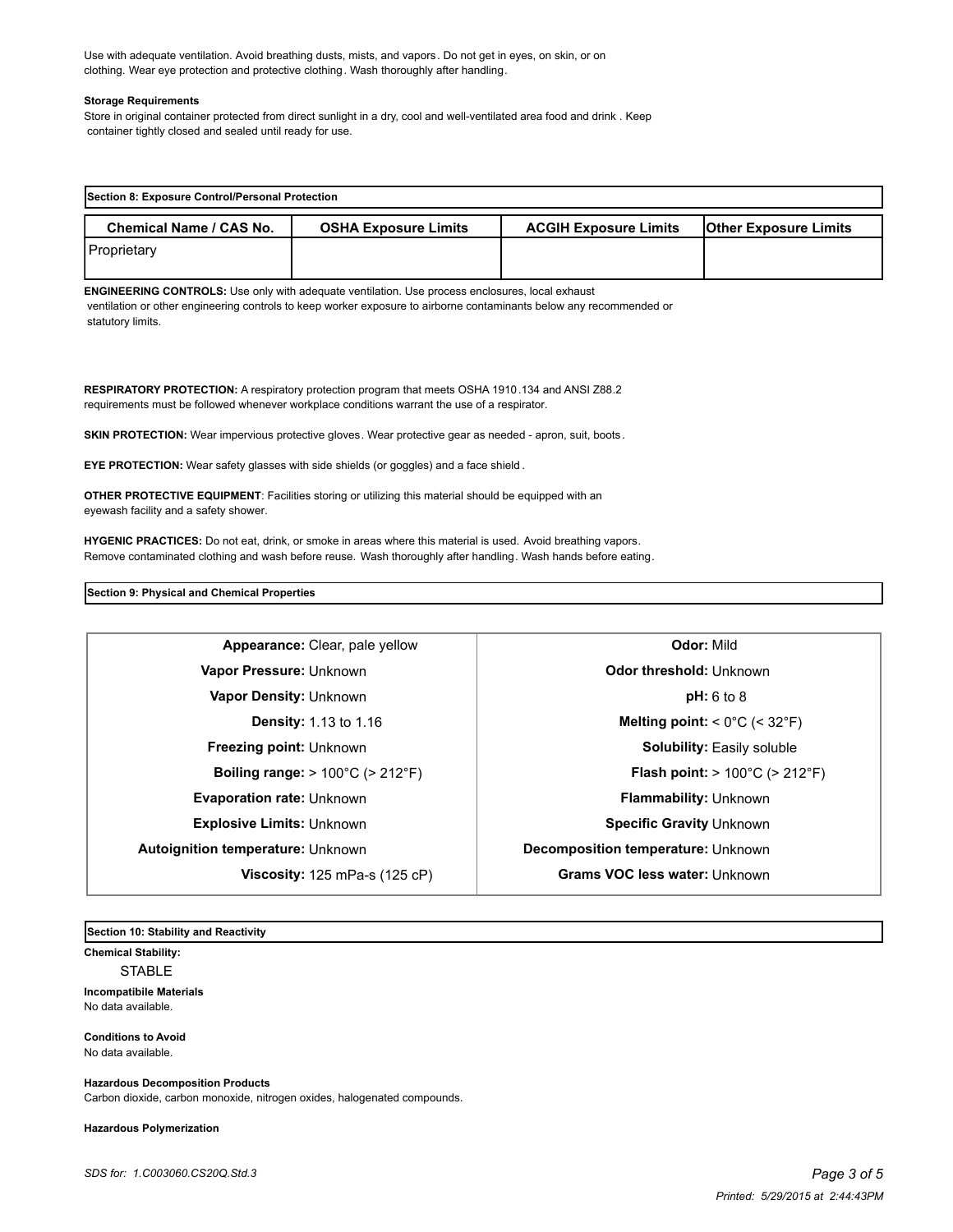Hazardous polymerization will not occur.

# **Section 11: Toxicology Information**

### **Mixture Toxicity**

Oral Toxicity LD50: 1,951mg/kg Dermal Toxicity LD50: 2,000mg/kg Inhalation Toxicity LC50: 3mg/L

# **Component Toxicity**

## **Routes of Entry:**

Inhalation Ingestion Skin contact Eye contact

**Target Organs**

# **Effects of Overexposure**

## **Health Effects**

Eye Contact: May cause eye irritation, wattering, redness. Inhalation: Harmful if inhaled. Skin Contact: No known significant effects or critical hazards. Ingestion: Harmful if swallowed.

### **GHS: CARCINOGENICITY:**

Not classified as a carcinogen per GHS criteria. This product is not classified as a carcinogen by NTP, IARC, or OSHA.

| <b>CAS Number</b>                       | Description                                                                                               | % Weight | Carcinogen Rating            |  |
|-----------------------------------------|-----------------------------------------------------------------------------------------------------------|----------|------------------------------|--|
|                                         |                                                                                                           |          |                              |  |
| Section 12: Ecological Information      |                                                                                                           |          |                              |  |
|                                         |                                                                                                           |          |                              |  |
| <b>Component Ecotoxicity</b>            |                                                                                                           |          |                              |  |
| Section 13: Disposal Considerations     |                                                                                                           |          |                              |  |
|                                         | Dispose of in accordance with local, state and federal regulations.                                       |          |                              |  |
| Section 14: Transportation Informations |                                                                                                           |          |                              |  |
|                                         | Refer to Bill of Lading or container label for DOT or other transportation hazard classification, if any. |          |                              |  |
|                                         |                                                                                                           |          |                              |  |
| Section 15: Regulatory Information      |                                                                                                           |          |                              |  |
|                                         |                                                                                                           |          |                              |  |
|                                         |                                                                                                           |          |                              |  |
| Country                                 | <b>Regulation</b>                                                                                         |          | <b>All Components Listed</b> |  |
|                                         |                                                                                                           |          |                              |  |
| Section 16: Other Information           |                                                                                                           |          |                              |  |